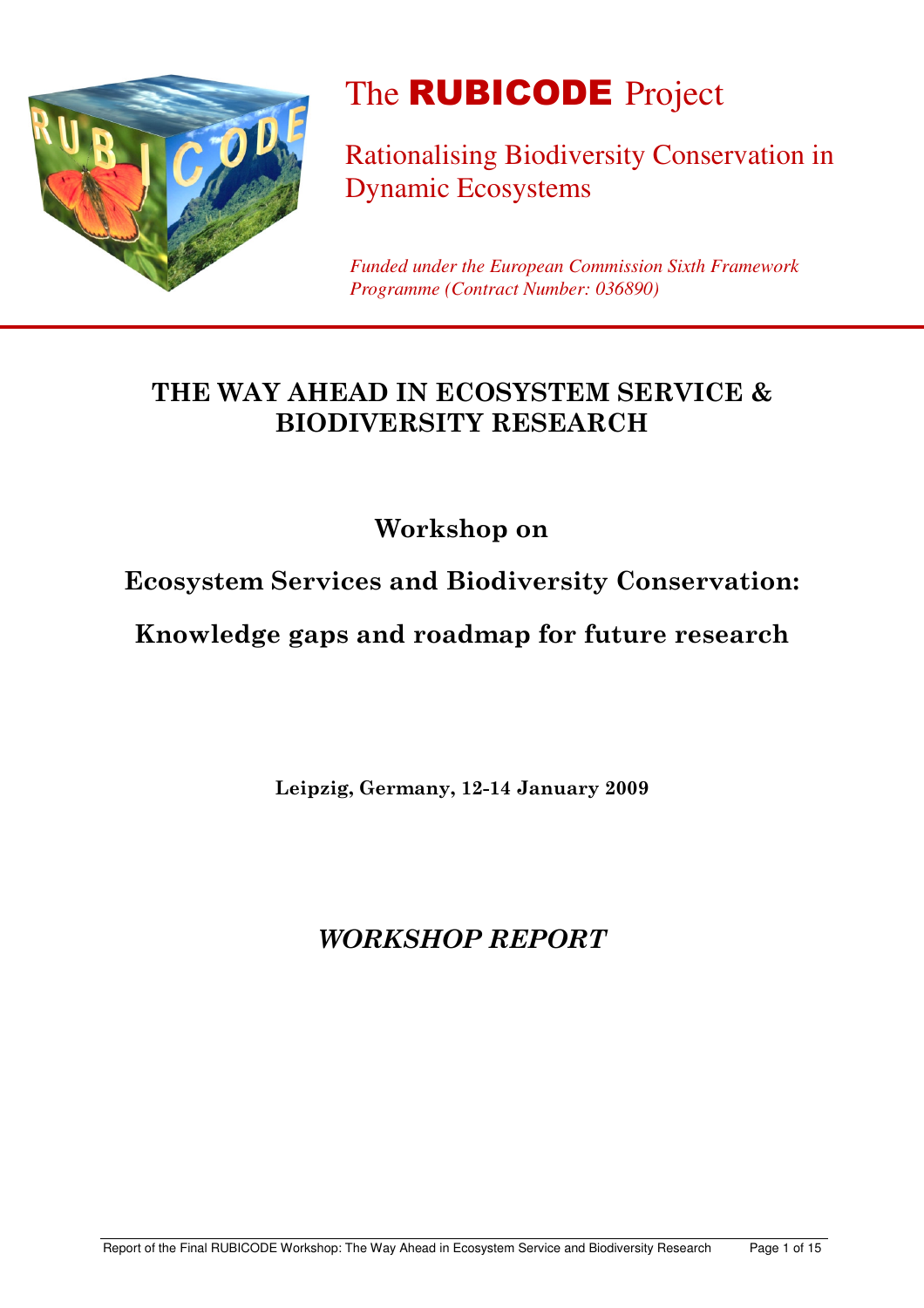### **Workshop report summary**

#### **Workshop objectives**

The aim of the final RUBICODE workshop "*Ecosystem Services and Biodiversity Conservation: Knowledge gaps and roadmap for future research*" was to identify research priorities for the RUBICODE research roadmap. Its specific objectives were:

- To assess the state-of-the-art of research on ecosystem services and biodiversity, including progress in the RUBICODE project.
- To consider how ecosystem services can be incorporated in conservation policy.
- To consider the current state of research policy related to ecosystem services and biodiversity conservation.
- To identify gaps in knowledge and research needs.
- To identify innovative approaches for transferring research knowledge into policy.

Breakout groups identified the following priority research areas.

#### **Research priorities on ecosystem services and drivers of change**

- Integrated assessment methodology for investigating interactions between the demand and supply of multiple ecosystem services across different scales.
- Investigation of tipping points beyond which ecosystem service delivery changes dramatically and perhaps irreversibly by quantifying the relationships between biodiversity, ecosystem functioning, ecosystem services and human well-being.
- Tools for designing and evaluating policy options for ecosystem service management under uncertain futures.
- Impacts of human perception and behaviour on the maintenance of biodiversity and ecosystem services.
- Business opportunities associated with the sustainable management of ecosystem service delivery.

#### **Research priorities on quantification and valuation of ecosystem services**

- Develop an improved classification for ecosystem services and values, including better understanding of distinctions between final and intermediate services, and between values of flows of ecosystem services and stocks of ecosystem assets.
- Improve understanding of the role of the cultural, economic and policy contexts in the choice of: (i) metrics, valuation and appraisal methods; (ii) stakeholder involvement; (iii) required levels of precision; and (iv) policy instruments and decision support tools.
- Enhance the usefulness of value, price and cost estimates by: (i) improving database coverage, quality, depth and access; (ii) filling key gaps in valuation evidence; (iii) studies to investigate replication, validity and transfer of functional assumptions and values estimates; and (iv) developing agreed protocols for comparing and transferring value estimates.
- Improve methods for taking account of, and communicating, dynamic aspects, including: (i) risk/uncertainty in service provision; (ii) ecological thresholds, tipping points and irreversibility; (iii) evolutionary change of the system under valuation; and (iv) changes in economic systems, preferences and technologies.
- Improve methods for the valuation of services at different scales, including methods for: (i) upscaling and downscaling; (ii) incorporating integrated assessment (long term and global) in valuation methods; and (iii) integrating valuation processes and results in impact assessments (EIA, SEA, SIA, etc) and IA models.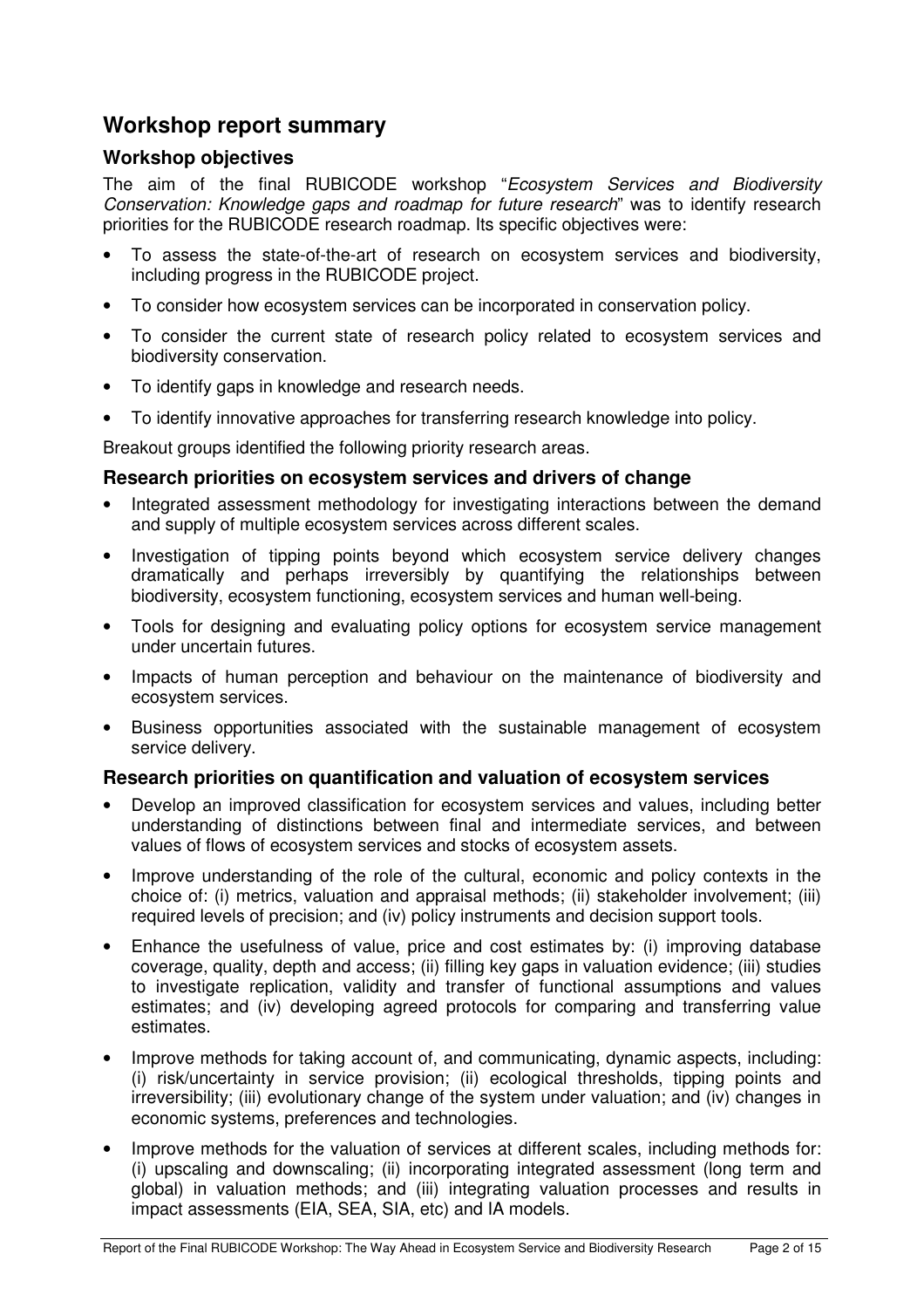#### **Research priorities on indicators and traits-based approaches for ecosystem service assessment**

- Improve knowledge of trait-based multitrophic linkages within ecosystems by improving knowledge of traits underlying ecosystem service provision (traits lists, databases and protocols).
- Quantify changes in ecosystem service provision as a result of environmental pressures.
- Develop trait-based approaches, including traits-based thresholds (SPUs), to define quantitatively what constitutes adequate service provision.
- Identify where trait-based indicators can fill existing gaps in indication of ecosystem service provision by transferring traits into tangible, communicable and relevant indicators to address the target audience (indices, multimetrics, etc).
- Scale up trait-based indicator approaches to broader scales by establishing and validating links between on-site data and remote sensing data.

#### **Research priorities on habitat management and conservation policy**

- Multi-level governance of ecosystem services understanding drivers and levers.
- Tools, methods and decision-support systems for ecosystem service assessment integrated into a multifunctional toolkit.
- Multifunctional landscapes and ecosystem integrity.
- Recognition of the role of small invertebrates, lower plants and fungi in ecosystem function and service provision.
- Linking landscape pattern and processes (ecosystem services) with land management.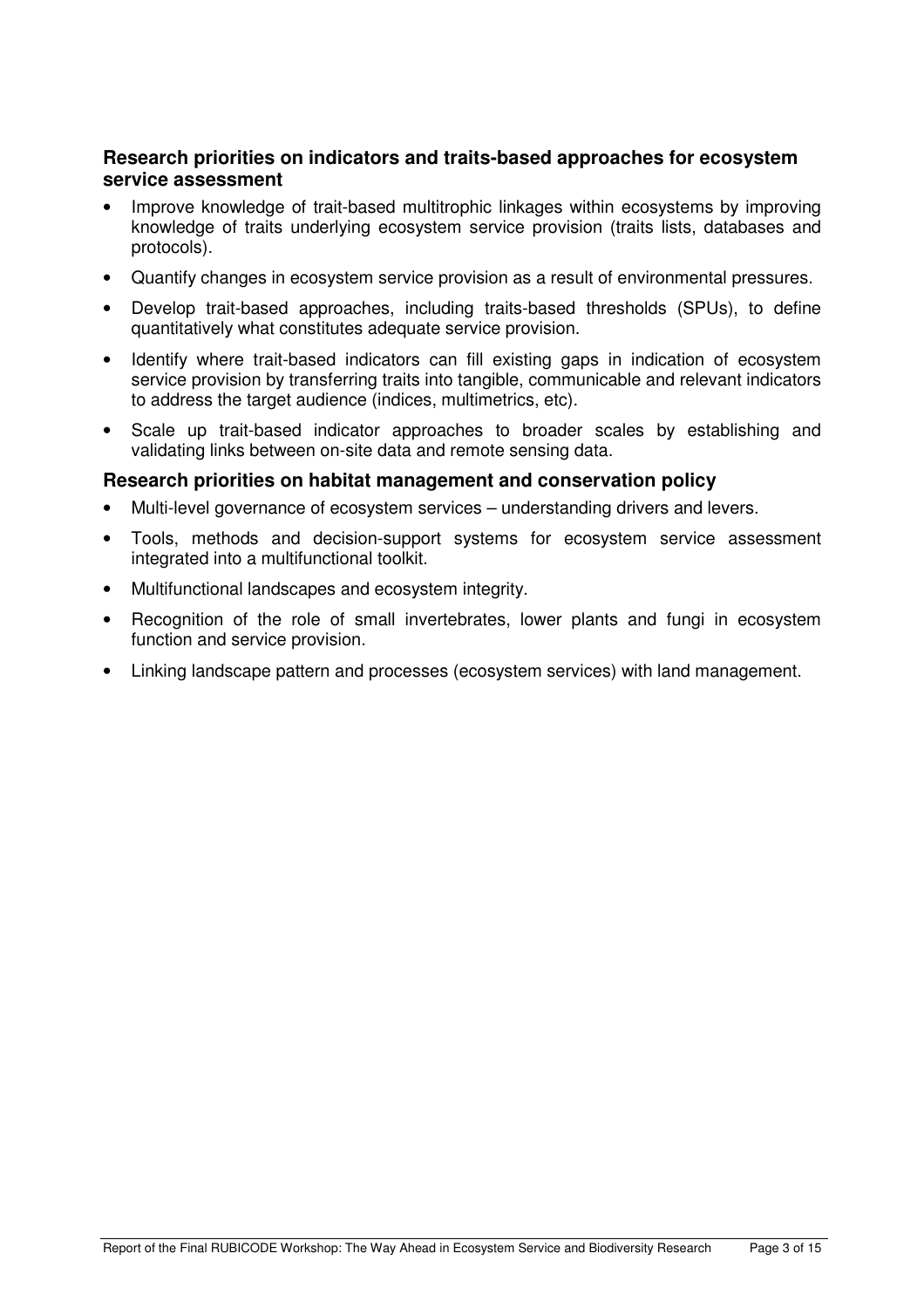# **Contents**

| Research priorities on quantification and valuation of ecosystem services 2        |  |  |  |
|------------------------------------------------------------------------------------|--|--|--|
| Research priorities on indicators and trait-based approaches for ecosystem service |  |  |  |
| Research priorities on habitat management and conservation policy3                 |  |  |  |
| 1.                                                                                 |  |  |  |
|                                                                                    |  |  |  |
| 2.                                                                                 |  |  |  |
| 3.                                                                                 |  |  |  |
| 3.1                                                                                |  |  |  |
| 3.2                                                                                |  |  |  |
| Indicators and trait-based approaches for ecosystem service assessment  10<br>3.3  |  |  |  |
| 3.4                                                                                |  |  |  |
| 4.                                                                                 |  |  |  |
|                                                                                    |  |  |  |
|                                                                                    |  |  |  |
|                                                                                    |  |  |  |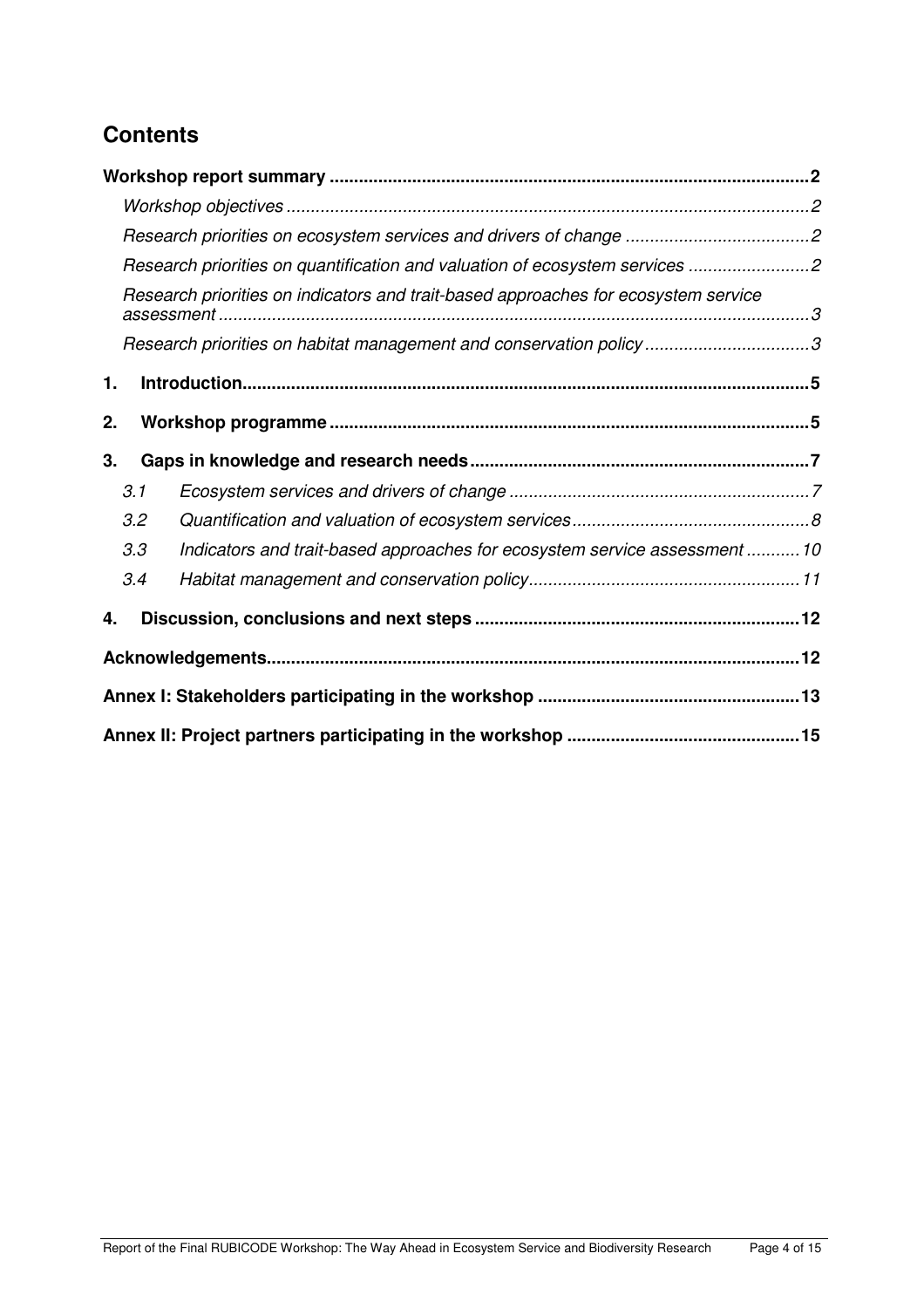## **1. Introduction**

The final RUBICODE workshop took place in Leipzig Germany from 12 to 14 January 2009. It involved 38 stakeholders from policy-making institutions, civil society, and business from across Europe, and 23 RUBICODE researchers (see Annexes).

The aim of the workshop was to identify research priorities for the RUBICODE research roadmap. Specifically, the workshop objectives were:

- To assess the state-of-the-art of research on ecosystem services and biodiversity, including progress in the RUBICODE project.
- To consider how ecosystem services can be incorporated in conservation policy.
- To consider the current state of research policy related to ecosystem services and biodiversity conservation.
- To identify gaps in knowledge and research needs.
- To identify innovative approaches for transferring research knowledge into policy.

A background paper was circulated before the workshop. It included research priorities from the RUBICODE project's reports (http://www.rubicode.net/rubicode/outputs.html):

- Review on concepts of dynamic ecosystems and their services (Vandewalle et al. 2008)
- Review on the dynamics of economic values and preferences for ecosystem goods and services (Kontogianni et al. 2008)
- Identifying and assessing socio-economic and environmental drivers that affect ecosystems and their services (Anastasopoulou et al. 2007)
- Assessing and monitoring ecosystems: Indicators, concepts and their linkage to biodiversity and ecosystem services (Feld et al. 2007)
- Review of indicators targeting habitat area (da Silva et al. 2007)
- Functional traits underlie the delivery of ecosystem services in different trophic levels (de Bello et al. 2008)
- European habitat management strategies for conservation: Current regulations and practices with reference to dynamic ecosystems and ecosystem service provision (Haslett et al. 2007)
- The effectiveness and appropriateness of existing conservation policies and their integration into other policy sectors (Jongman et al. 2008)

The background paper also included recommendations from the four RUBICODE workshops, the RUBICODE e-conference on "*Ecosystem services and drivers of biodiversity change*", output from previous and ongoing European and national biodiversity research strategies, initiatives and projects, including DIVERSITAS (http://www.diversitasinternational.org), Biodiversa (http://www.eurobiodiversa.org/) and EPBRS (The European Platform for Biodiversity Research Strategy, http://www.epbrs.org), the EU-framework projects ALARM (Assessing Large Scale Risks for Biodiversity with tested Methods, http://www.alarmproject.net) and ALTER-Net (A Long-Term Biodiversity, Ecosystem and Awareness Research Network, http://www.alternet.info).

### **2. Workshop programme**

This report focuses on the outputs from breakout groups (Section 3). In addition, and partly in preparation for these breakout sessions, the workshop programme included the following presentations and panel discussions: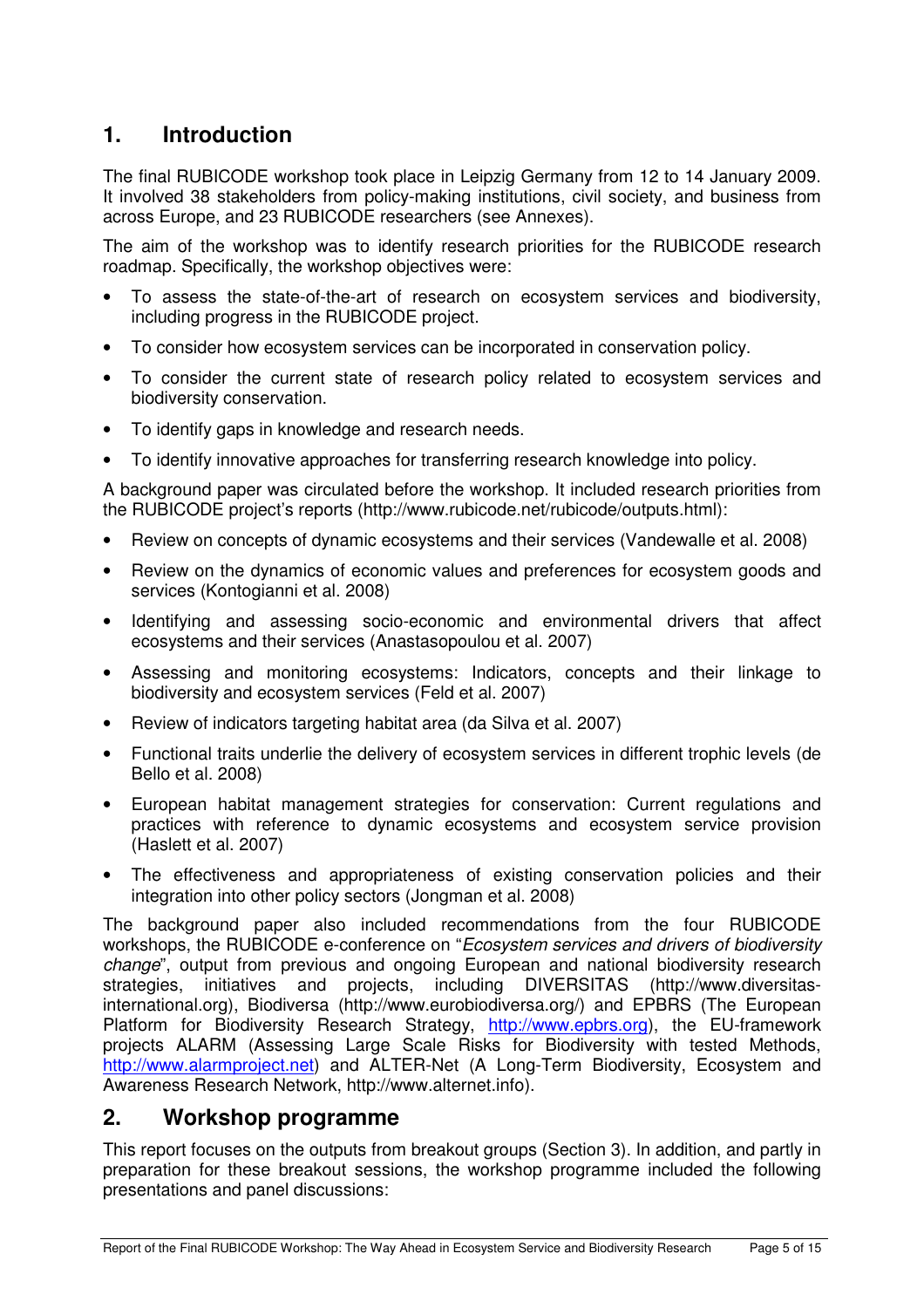| <b>Introductions</b>                                                                                                                                                                                                                                                                         |                                                                                           |  |  |  |  |
|----------------------------------------------------------------------------------------------------------------------------------------------------------------------------------------------------------------------------------------------------------------------------------------------|-------------------------------------------------------------------------------------------|--|--|--|--|
| Introduction to the workshop                                                                                                                                                                                                                                                                 | Steven Libbrecht, Prospex, Belgium                                                        |  |  |  |  |
| Introduction to RUBICODE                                                                                                                                                                                                                                                                     | Allan Watt, CEH, UK                                                                       |  |  |  |  |
| Research on ecosystem services and biodiversity?                                                                                                                                                                                                                                             |                                                                                           |  |  |  |  |
| The Ecosystem Service concept: high hopes but<br>low expectations?                                                                                                                                                                                                                           | Carsten Dorman, UFZ, Germany                                                              |  |  |  |  |
| Ecological engineering: how can ecosystem<br>services be incorporated into biodiversity<br>conservation and agricultural policy                                                                                                                                                              | KL Heong, IRRI, Philippines                                                               |  |  |  |  |
| The Multiscale Integrated Model of Ecosystem<br>Services (MIMES), a modelling collaborative on<br>estimating the dynamics and distributions of<br><b>Ecosystem Function Values</b>                                                                                                           | Roelof Boumans, Gund Institute for<br>Ecological Economics, University of<br>Vermont, USA |  |  |  |  |
| Highlights from RUBICODE's research                                                                                                                                                                                                                                                          | Paula Harrison, Oxford University,<br>UK                                                  |  |  |  |  |
| Ecosystem services and conservation policy?                                                                                                                                                                                                                                                  |                                                                                           |  |  |  |  |
| Panel and plenary discussion: how can ecosystem services be incorporated into<br>conservation policy? Panel members: Karin Zaunberger, DG Environment, European<br>Commission; Marion Calvini, DEFRA, UK; Horst Korn, Federal Agency of Nature<br>Conservation, Germany; Pam Berry, RUBICODE |                                                                                           |  |  |  |  |
| Research policy, ecosystem services and biodiversity conservation                                                                                                                                                                                                                            |                                                                                           |  |  |  |  |
| <b>EU Research Policy</b>                                                                                                                                                                                                                                                                    | Astrid Kaemena, DG Research,<br>European Commission, Belgium                              |  |  |  |  |
| <b>Research Policy</b>                                                                                                                                                                                                                                                                       | Carsten Nesshöver, EPBRS and<br>UFZ, Germany                                              |  |  |  |  |
| Transferring research knowledge into policy: innovative approaches                                                                                                                                                                                                                           |                                                                                           |  |  |  |  |
| Knowledge transfer: 9 reasons why we (still) fail                                                                                                                                                                                                                                            | Rainer Müssner, Federal Ministry of<br><b>Education and Research, Germany</b>             |  |  |  |  |
| Knowledge transfer: The business experience                                                                                                                                                                                                                                                  | Bernd Wilke, Swiss Re, Switzerland                                                        |  |  |  |  |
| Knowledge transfer: The US experience                                                                                                                                                                                                                                                        | Bruce Jones, US Geological Survey,<br><b>USA</b>                                          |  |  |  |  |
| Panel discussion on implications for research policy followed by open plenary discussion.<br>Panel members: Astrid Kaemena, DG Research, European Commission; Karin<br>Zaunberger, DG Environment, European Commission; Allan Watt, RUBICODE                                                 |                                                                                           |  |  |  |  |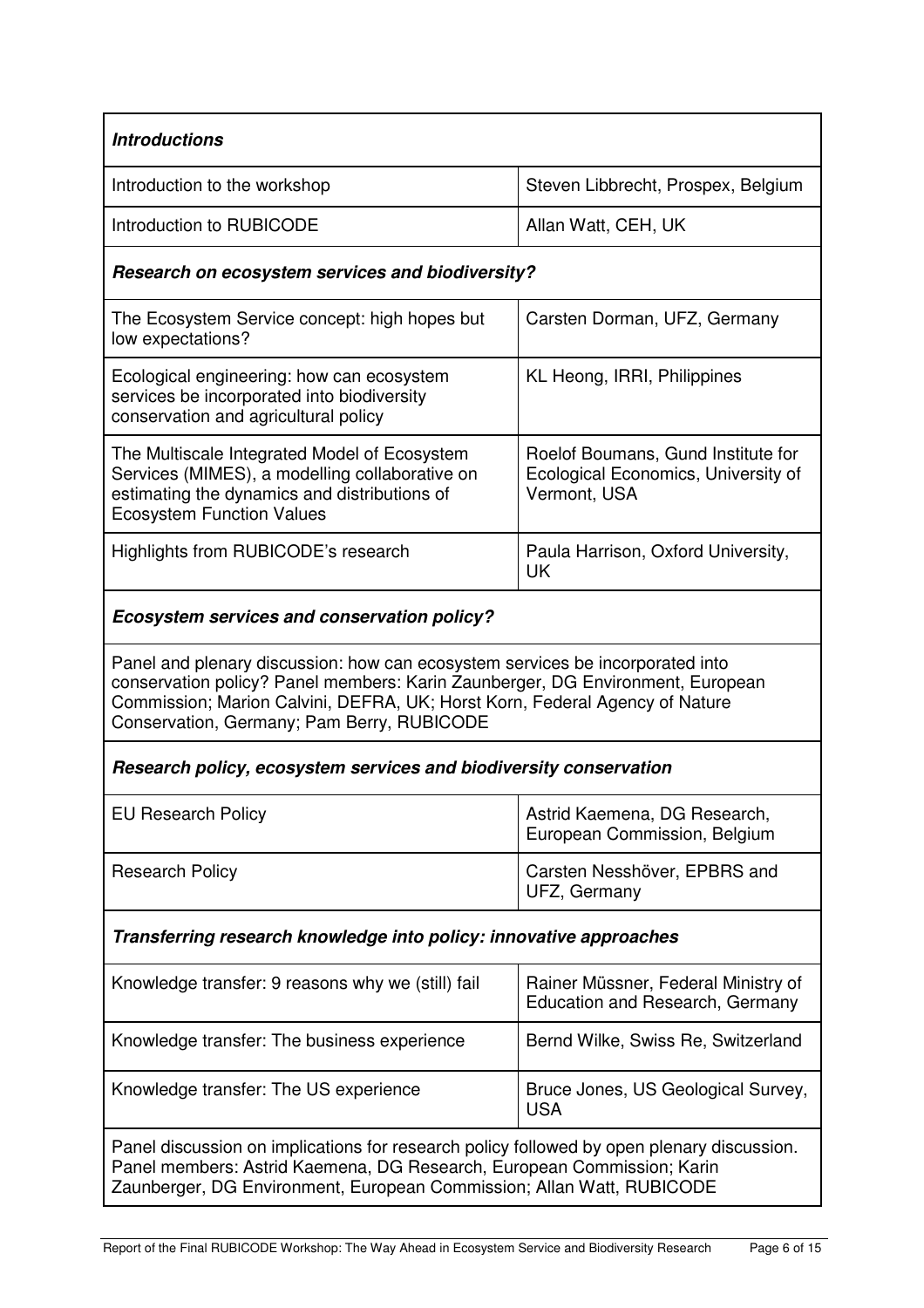# **3. Gaps in knowledge and research needs**

Four breakout groups considered gaps in knowledge and research needs in the following areas:

- Breakout Group A: Ecosystem services and drivers of change
- Breakout Group B: Quantification and valuation of ecosystem services
- Breakout Group C: Indicators and trait-based approaches for ecosystem service assessment
- Breakout Group D: Habitat management and conservation policy

#### **3.1 Ecosystem services and drivers of change**

#### Top five research priorities

A. Integrated assessment methodology for investigating interactions between the demand and supply of multiple ecosystem services across different scales.

- *Why is it important?* Ecosystem service assessment requires a multi-disciplinary approach. Demand from ecosystem service beneficiaries and the supply of services by biodiversity operate and interact at different scales.
- *How can it be addressed?* Integrated assessment modelling involving physical/ecological and socio-economic approaches. Scaleable models covering local, regional and continental scales. Assessment of synergies (positive feedbacks) and conflicts between different services and different ecosystems.

B. Investigation of tipping points beyond which ecosystem service delivery changes dramatically and perhaps irreversibly by quantifying the relationships between biodiversity, ecosystem functioning, ecosystem services and human well-being.

- *Why is it important?* Need to understand sensitivity and dynamics of ecosystems to environmental change. Increase understanding of how ecosystem services are provided (CBD in terms of biodiversity, so need to be able to relate biodiversity to ecosystem service provision; also needed to know how best to manage services through managing underpinning biodiversity). Link between ecosystem services and human well-being is poorly understood.
- *How can it be addressed?* Analysis of non-linear dynamics, thresholds and tipping points (positive feedbacks for enhancing services in addition to tipping points indicating service collapse). Effects of ecosystem service disruption on society. Identify and quantify the components of biodiversity required for service delivery, e.g. service providing unit (SPU) approach.

C. Tools for designing and evaluating policy options for ecosystem service management under uncertain futures.

• *Why is it important?* Need policy tools to deal with uncertainty and frameworks to explore trade-offs.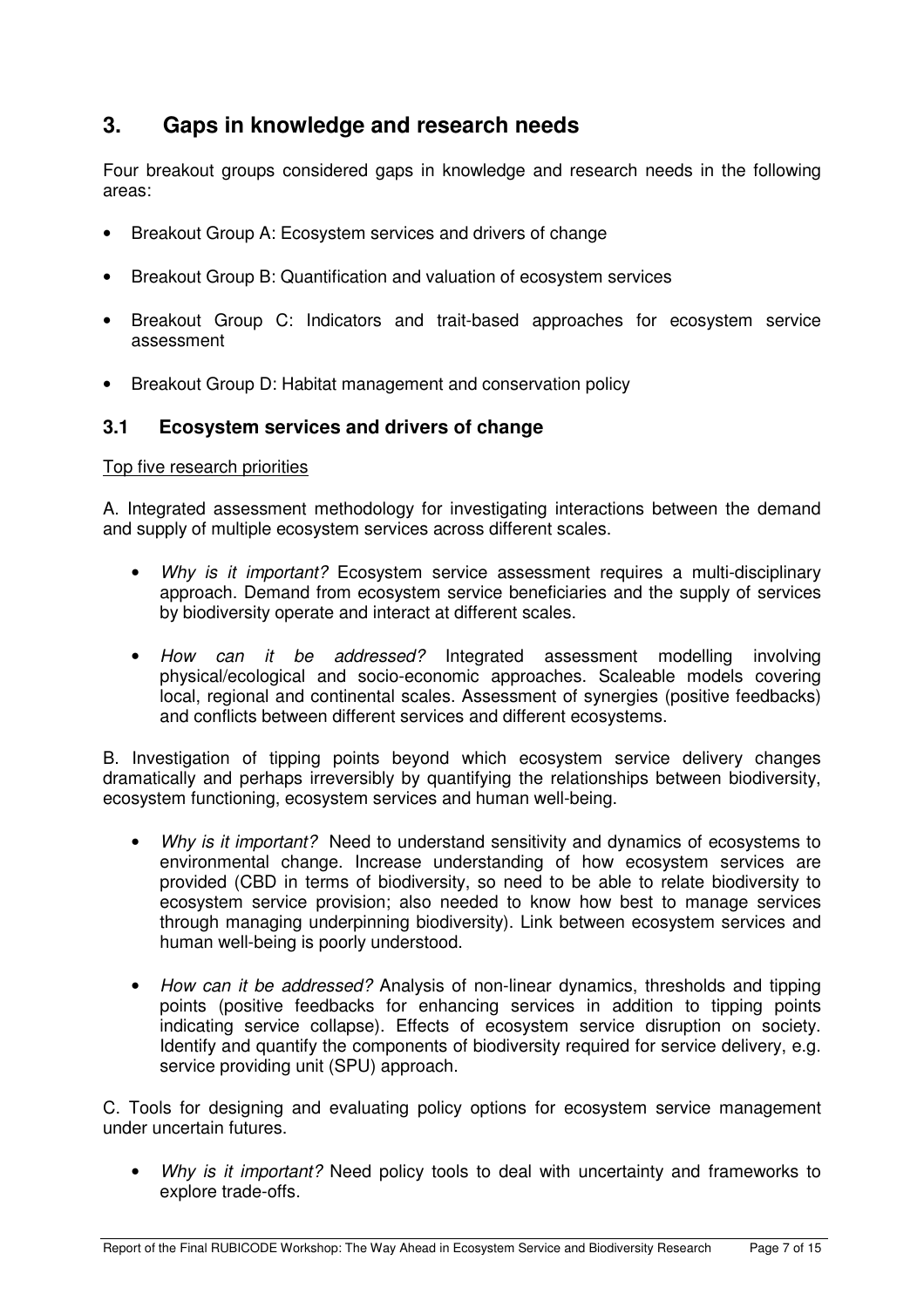• *How can it be addressed?* Participatory scenario development, probabilistic approaches to uncertainty assessment, frameworks for assessing multiple ecosystem services, methods for enabling decision-making based on incomplete knowledge, where does uncertainty occur and can it be narrowed, responses to extremes and shock events.

D. Impacts of human perception and behaviour on the maintenance of biodiversity and ecosystem services.

- *Why is it important?* There is still a major gap in the social science contribution to ecosystem service assessment, but it is critical to understand human perceptions of ecosystem services and how human behaviour changes demand for ecosystem services.
- *How can it be addressed?* Agent-based modelling, other social science methods.

E. Business opportunities associated with the sustainable management of ecosystem service delivery.

- *Why is it important?* Stakeholder driven (businesses are beginning to take an active interest in ecosystem services and are asking for this information). They are also likely to have a big impact, therefore, it is critical to engage this community. Communication and awareness raising.
- *How can it be addressed?* Tools/methods to help businesses address and manage ecosystem services, e.g. stakeholder engagement processes (identification, role, integration of their views – MCA), trade-offs between different management options, incentives/mechanisms for ecosystem service management, exploration of externalities (full cost accounting), Life Cycle Analysis, case studies.

#### **3.2 Quantification and valuation of ecosystem services**

#### Top five research priorities

A. Develop an improved classification for ecosystem services and values, including better understanding of distinctions between final and intermediate services, and between values of flows of ecosystem services and stocks of ecosystem assets.

- *Why is it important?* Clear classification is essential for avoiding problems of doublecounting and under-counting, both because services are nested, and because users of valuation studies need to know what is, and is not, included.
- *How can it be addressed?* Further work on appropriate classification schemes and accounting frameworks at different scales and for different purposes. Improved reporting practices in valuation publications.

B. Improve understanding of the role of the cultural, economic and policy contexts in the choice of: (i) metrics, valuation and appraisal methods; (ii) stakeholder involvement; (iii) required levels of precision; and (iv) policy instruments and decision support tools.

• *Why is it important?* Methodologies can influence outcomes, and the most appropriate choices will vary with cultural, social, economic and policy factors. For practical applications, effort must be proportionate to the policy context.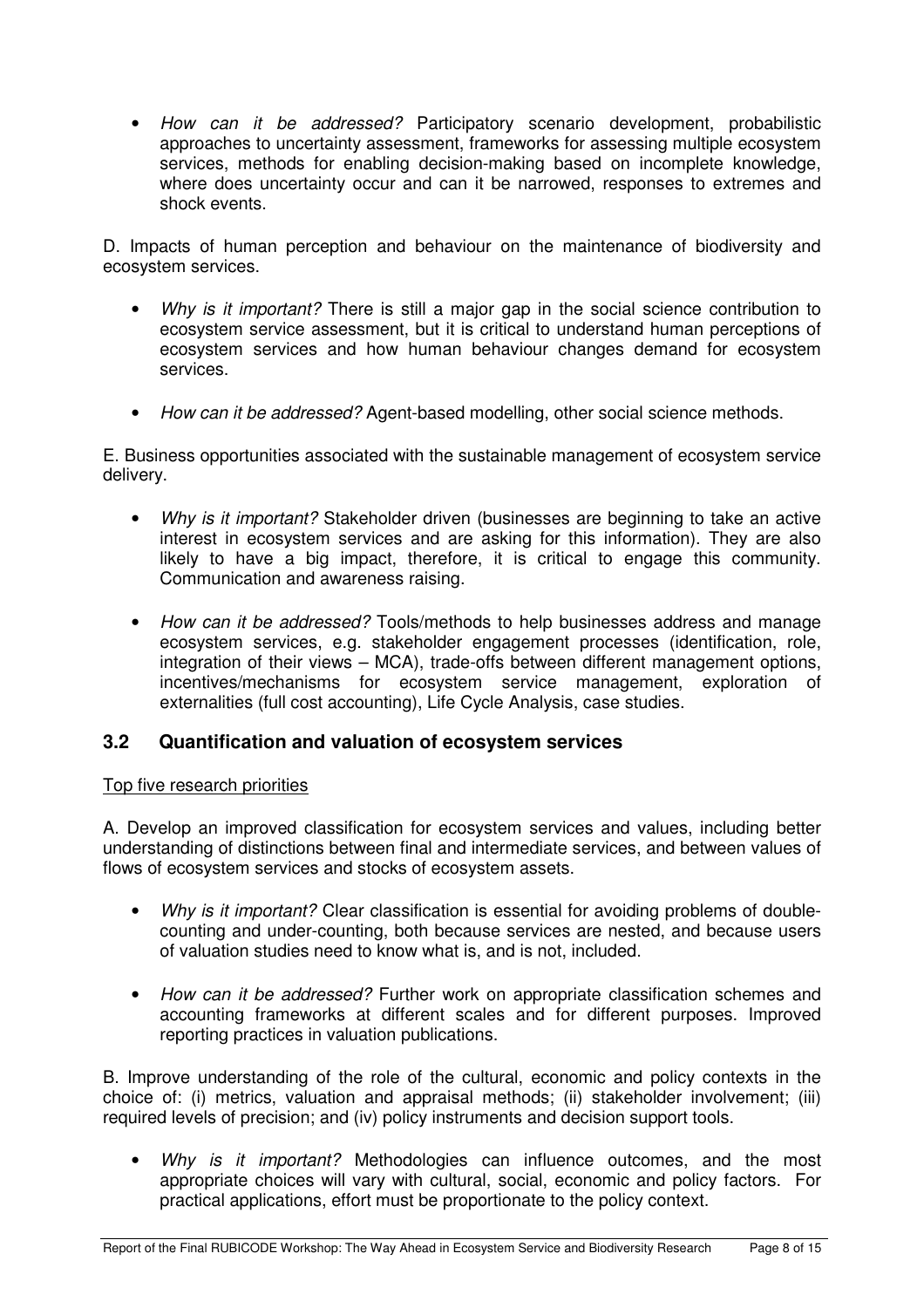• *How can it be addressed?* Continued work on strengths and weaknesses of different methodological approaches in different societies and policy contexts, e.g. comparative ex-post evaluation of the process and outcomes in different cases across Europe, including views of researchers, decision makers and stakeholders. Integrate qualitative and semi-quantitative methodologies (i.e. fuzzy cognitive mapping, Bayesian belief networks, and deliberative techniques) with economic valuation approaches. Link the service providing unit (SPU) approach with stated preference methods. Develop better, expectation-based validity tests for statedpreference methods (scope sensitivity, substitutes and complements, influence of access regime on value estimates).

C. Enhance the usefulness of value, price and cost estimates by: (i) improving database coverage, quality, depth and access; (ii) filling key gaps in valuation evidence; (iii) investigating replication, validity and transfer of functional assumptions and values estimates; and (iv) developing agreed protocols for comparing and transferring value estimates.

- *Why is it important?* Primary valuation studies are expensive; transferring results to similar cases means better use of resources and makes valuation results available for cases in which primary studies would be disproportionate to the policy problem.
- *How can it be addressed?* Continued research on benefits-transfer methods, including meta-analyses of valuation studies. Fuller reporting of details of primary studies, including development of agreed standards and protocols. At European level, strategic approach to funding primary studies to fill key gaps in coverage and investment in making existing studies and meta-analyses easily available.

D. Improve methods for taking account of, and communicating, dynamic aspects, including: (i) risk/uncertainty in service provision; (ii) ecological thresholds, tipping points and irreversibility; (iii) evolutionary change of the system under valuation; and (iv) changes in economic systems, preferences and technologies.

- *Why is it important?* Through time, economic, social and environmental changes will influence values. Change can be discontinuous or abrupt, if there are thresholds or tipping points, and may be irreversible, uncertain, or both. The most likely outcome may be a poor indicator of the range of possible outcomes.
- *How can it be addressed?* All applications of valuation methods should attempt to explore and address possible issues relating to change, thresholds and uncertainty. Further research into ways in which these factors can be better incorporated within valuation methodologies, and accounting / decision support frameworks. Explore the potential of dynamic simulation models as normative benchmarks in assessing the sustainability properties of price paths.

E. Improve methods for the valuation of services at different scales, including methods for: (i) upscaling and downscaling; (ii) incorporating integrated assessment (long term and global) in valuation methods; and (iii) integrating valuation processes and results in impact assessments (EIA, SEA, SIA, etc) and IA models.

• *Why is it important?* Partly as a matter of making better use of valuation results (transfers to different scales), but also as a more fundamental matter of taking account of how values at one scale may be dependent on factors at other scales – the value of a resource/service at location L in region R will generally depend on the extent and/or distribution across R of (a) that resource/service, (b) human population and its characteristics and (c) other resources, services and infrastructure.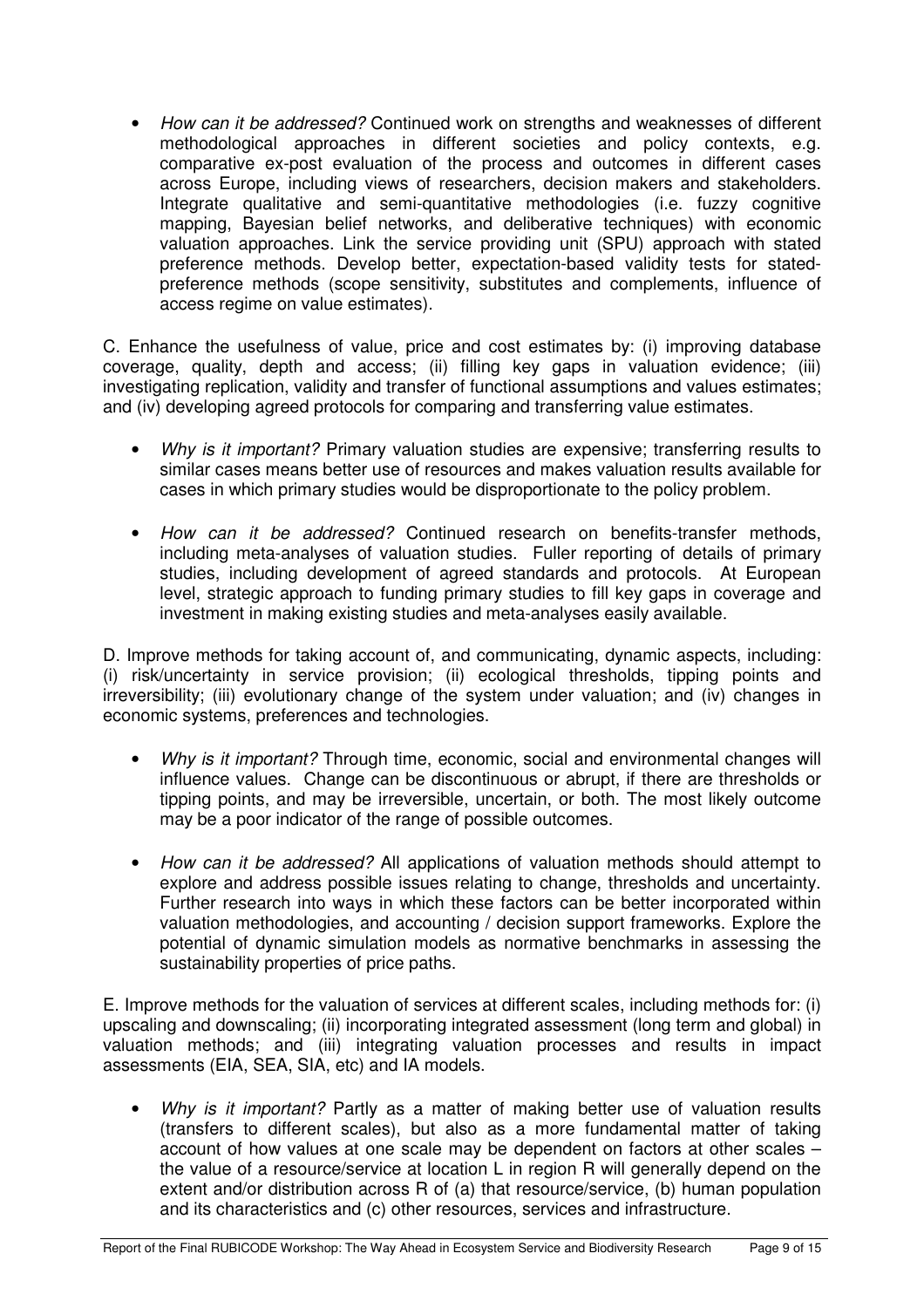• *How can it be addressed?* Continued research in these areas, and in particular in developing interfaces between valuation or benefits-transfer methods and various decision support, assessment and modelling tools.

#### **3.3 Indicators and trait-based approaches for ecosystem service assessment**

#### Top five research priorities

A: Improve knowledge of trait-based multitrophic linkages within ecosystems

- *Why is it important?* Fundamental to the entire approach*;* benefits spill over into other fields.
- *How can it be addressed?* Improve knowledge of traits underlying ecosystem service provision (traits lists, databases and protocols).

B: Quantify changes in ecosystem service provision as a result of environmental pressures

- *Why is it important?* Feeds into policy support tools*;* basis for valuation*;* informs strategies at the ecosystem level to reduce pressures.
- *How can it be addressed?* Case studies; empirical approaches*;* modelling

C: Develop trait-based approaches, including trait-based thresholds (SPUs), to define quantitatively what constitutes adequate service provision. For example, service providing units must be defined in terms of the functional diversity necessary to provide a service at the required level.

- *Why is it important?* Necessary in order to assess how far away an ecosystem is from a working/functioning state*;* set goals and track progress towards habitat/ecosystem management.
- *How can it be addressed?* Case studies*;* empirical approaches*;* modelling; derived thresholds from natural ecosystems; assessment of demands of beneficiaries.

D: Identify where trait-based indicators can fill existing gaps in indication of ecosystem service provision.

- *Why is it important?* Unmet demand for ecosystem service indicators exists.
- *How can it be addressed?* Transfer traits into tangible, communicable and relevant indicators to address the target audience (indices, multimetrics, etc).

E: Scale up traits-based indicator approaches to broader scales.

- *Why is it important?* Landscape scales are common management scales*;* data can be accessed more easily at broader scales (e.g. remote sensing); data is more frequent but less detailed.
- *How can it be addressed?* Establish links between on-site data and remote sensing data*;* validate findings extensively.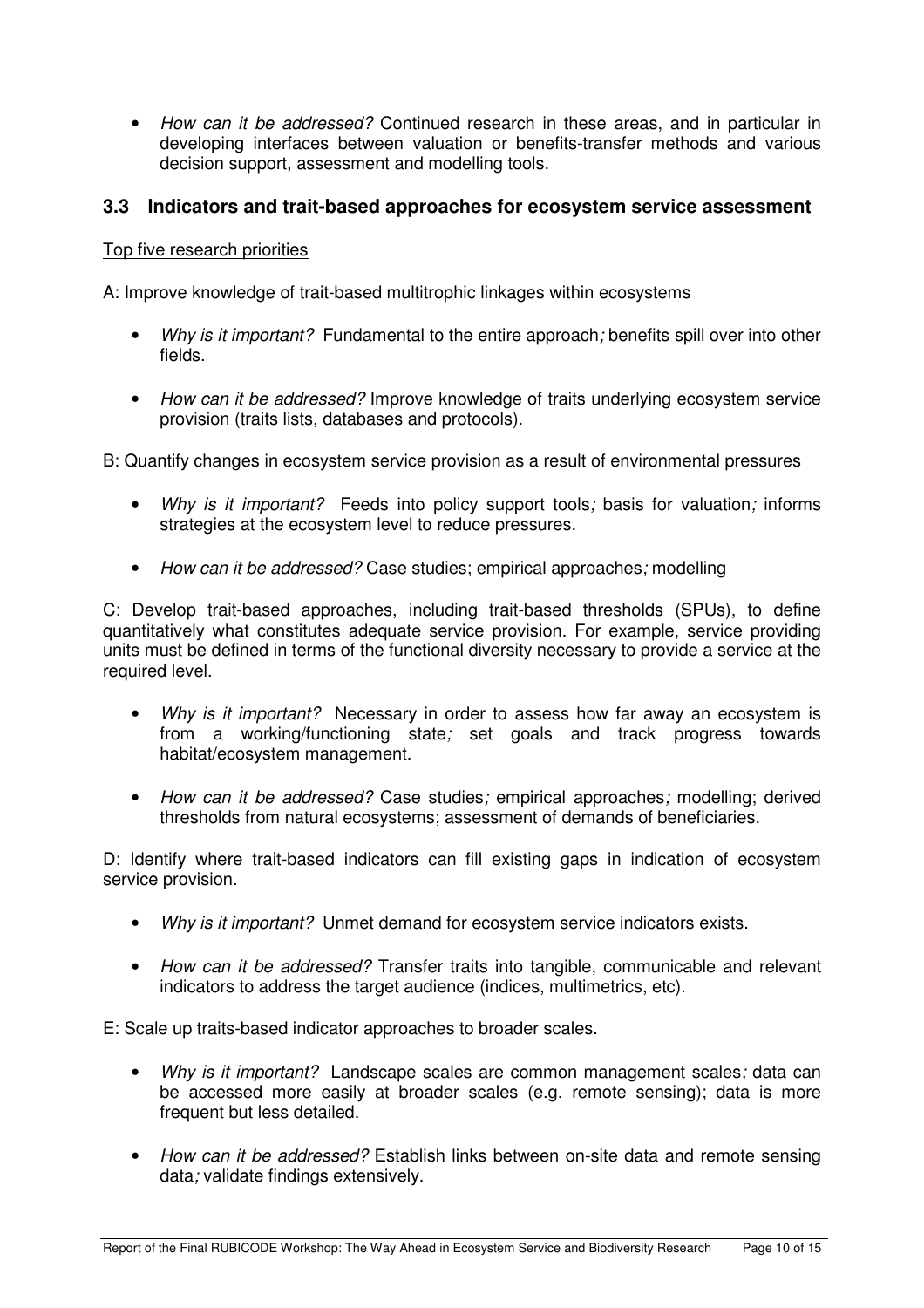#### **3.4 Habitat management and conservation policy**

#### Top five research priorities

A. Multi-level governance of ecosystem services – understanding drivers and levers.

- *Why is it important?* Communication and influencing.
- *How can it be addressed?* Systems analysis (key players and levers); survey of decision-makers and policies (stratified sample at smaller scales); triple bottom line: benefits in terms of value, what is the benefit?, who benefits? and social repercussions.

B. Tools, methods and decision-support systems for ecosystem service assessment integrated into a multifunctional toolkit.

- *Why is it important?* Enables simultaneous consideration and comparison of all aspects of ecosystem services, including sustainable development and informs decisions.
- *How can it be addressed?* Public benefit scoring system*;* multi-agent simulation models*;* multi-criteria analysis; instrument selection tree (e.g. TEEB – economic or other instruments depending on the situation, Defra report on economic instruments).

C. Multifunctional landscapes and ecosystem integrity.

- *Why is it important?* Ecosystem sustainability and integrity.
- *How can it be addressed?* Production possibility (frontier thresholds); land management (integrated modelling); land use extensification; precautionary approach; biodiversity cost-benefit analysis; conflict resolution.

D. Recognition of the role of small invertebrates, lower plants and fungi in ecosystem function and service provision.

- *Why is it important?* Known and potential importance of uncharismatic species.
- *How can it be addressed?* Primary research; identify proven indicators and surrogates that can be linked to policy; communication of their importance; web of life.

E. Linking landscape pattern and processes (ecosystem services) with land management.

- *Why is it important?* More holistic, integrated approach (avoids polarisation).
- *How can it be addressed?* Trait analysis; scale dependency threshold analysis, e.g. variability; multi-scale monitoring; structural heterogeneity.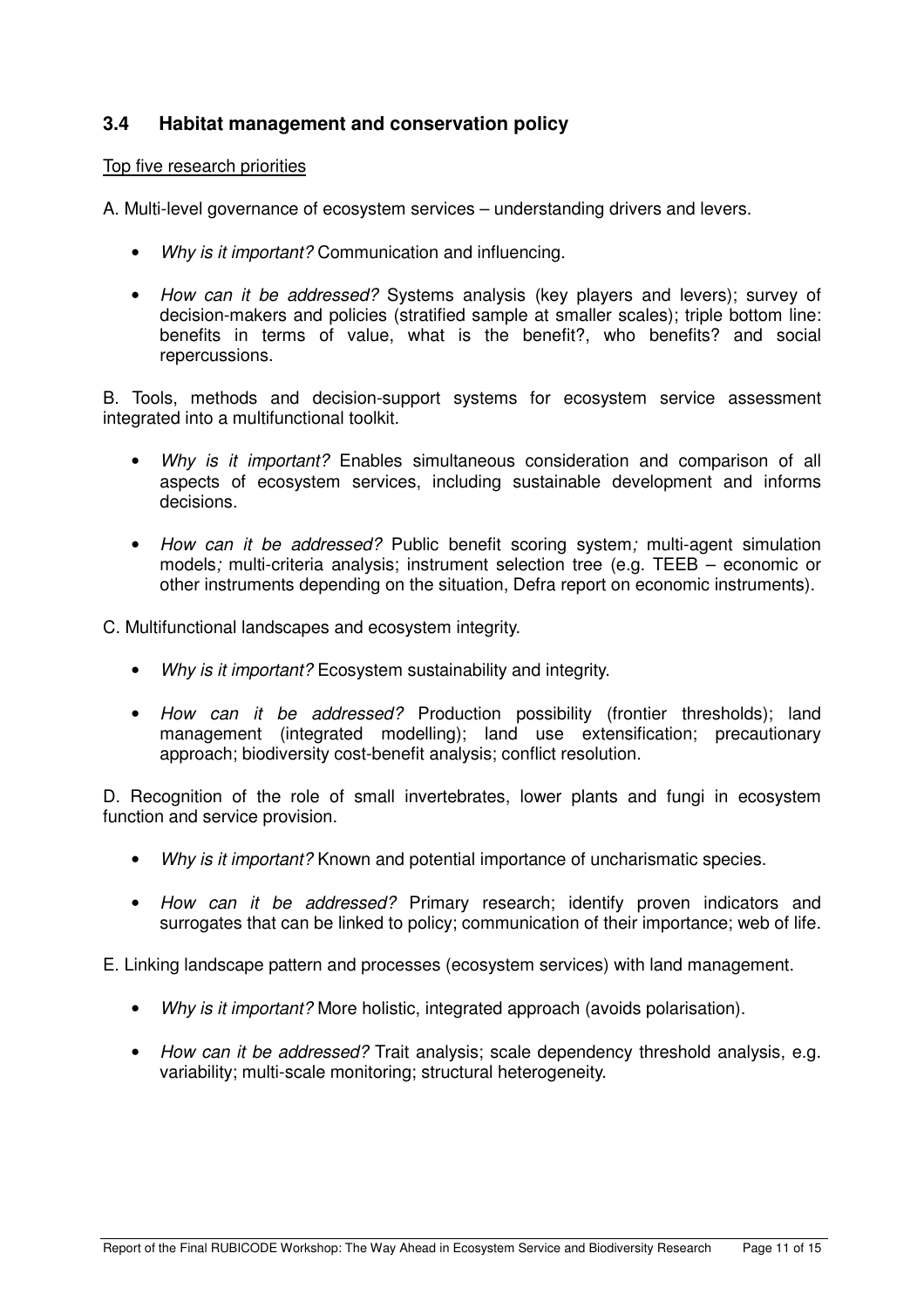## **4. Discussion, conclusions and next steps**

The final plenary session included discussion of the following issues:

- The relationship between RUBICODE recommendations and those produced by EPBRS and those outlined in the MA follow-up strategy: this will be dealt with in the production of the roadmap for research.
- Expansion of the RUBICODE concept to developing countries. It was noted that good examples illustrating the RUBICODE framework exist in studies done in these countries. Research needs which would benefit from international cooperation will be highlighted in the roadmap for research.
- The key role of decision-making in the management of ecosystem services. The need for sociologists in research on decision-making was therefore stressed and the general need for transdisciplinarity in research acknowledged.
- The dispersed nature of information creates the need for a "network of knowledge" and improved interfaces between researchers and policy makers. Workshops, such as this one, are useful for exchanging ideas and building up a community and should be continued. The potential role of the RUBICODE approach in TEEB and MAII was identified.
- The value of agencies, such as the Federal Agency for Nature Conservation, in translating research findings for policy makers and, therefore, the benefit of including such agencies in research projects. The timeliness of advice was also acknowledged as important.

In conclusion, the workshop identified research priorities on ecosystem services and drivers of change; quantification and valuation of ecosystem services; indicators and trait-based approaches for ecosystem service assessment; and habitat management and conservation policy.

A roadmap for research will be produced based on these research priorities and those identified in the background paper for this workshop. These priorities will be rewritten in such a way that they are clear and attractive to both researchers and funders.

### **Acknowledgements**

The RUBICODE consortium is grateful to all stakeholders who participated in the workshop and kindly offered their valuable input and to UFZ for hosting the workshop.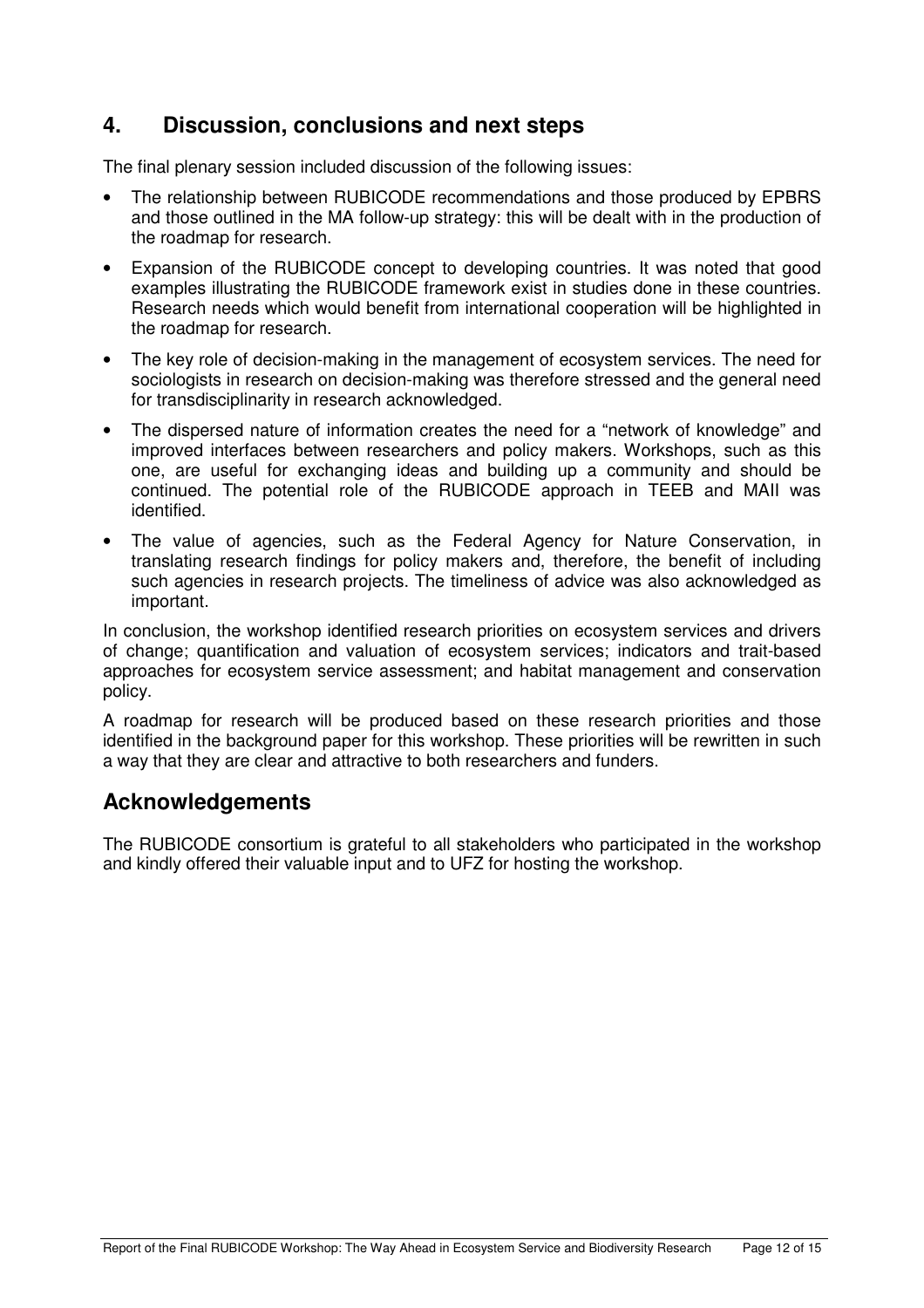# **Annex I: Stakeholders participating in the workshop**

| <b>Name</b>              | <b>First name</b> | <b>Affiliation</b>                                          | <b>Country</b>  |
|--------------------------|-------------------|-------------------------------------------------------------|-----------------|
| <b>Basch</b>             | Gottlieb          | Conservation<br>European<br>Agriculture<br>Federation       | Portugal        |
| <b>Boumans</b>           | Roelof            | <b>University Vermont</b>                                   | <b>USA</b>      |
| Calvini                  | Marion            | <b>DEFRA</b>                                                | UK              |
| Catchpole                | Roger             | Natural England                                             | UK              |
| Dawson                   | Terry             | University of Southampton                                   | <b>UK</b>       |
| Dormann                  | Carsten           | Helmholtz-Centre for Environmental<br>Research - UFZ        | Germany         |
| Gulbinas                 | Zenonas           | Public Agency Nature Heritage Fund                          | Lithuania       |
| Henle                    | Klaus             | <b>Helmholtz Centre for Environmental</b><br>Research - UFZ | Germany         |
| Heong                    | <b>KL</b>         | International Rice Research Institute                       | Philippines     |
| Herzog                   | Felix             | Federal Department of Economic Affairs                      | Switzerland     |
| Jax                      | Kurt              | <b>Helmholtz-Centre for Environmental</b><br>Research - UFZ | Germany         |
| Jones                    | <b>Bruce</b>      | U.S. Geological Survey                                      | <b>USA</b>      |
| Kaemena                  | Astrid            | European Commission, DG RESEARCH                            | Belgium         |
| Korn                     | Horst             | Federal Agency of Nature Conservation                       | Germany         |
| Larkeson-<br>Nowostaswki | Albert            | <b>Lund University</b>                                      | Sweden          |
| Layke                    | Christian         | <b>World Resource Institute</b>                             | <b>USA</b>      |
| Levrel                   | Harold            | <b>Marine Economics Department</b>                          | France          |
| Ligetvary                | Ferenc            | Szent István University                                     | Hungary         |
| Luque                    | Sandra            | Cemagref                                                    | France          |
| <b>Marissink</b>         | <b>Mark</b>       | Swedish Environm. Prot. Agency                              | Sweden          |
| Müller                   | Felix             | University of Kiel                                          | Germany         |
| Müssner                  | Rainer            | Federal Ministry of Education and<br>Research               | Germany         |
| <b>Neßhöver</b>          | Carsten           | <b>EPBRS</b>                                                | Germany         |
| Newton                   | Adrian            | <b>Bournemouth University</b>                               | <b>UK</b>       |
| <b>Norris</b>            | Ken               | University of Reading                                       | <b>UK</b>       |
| Prieur-Richard           | Anne-Helene       | <b>DIVERSITAS</b>                                           | France          |
| Rosen                    | Ejen              | <b>Uppsala University</b>                                   | Sweden          |
| Seppelt                  | Ralf              | <b>Helmholtz-Centre for Environmental</b><br>Research - UFZ | Germany         |
| Spangenberg              | Joachim           | <b>Helmholtz-Centre for Environmental</b><br>Research - UFZ | Germany         |
| Todorova                 | Ivanka            | <b>Executive Environment Agency</b>                         | <b>Bulgaria</b> |
| Trommeter                | Michel            | <b>INRA</b>                                                 | France          |
| <b>Tsotos</b>            | Spiros            | <b>CEJA - GESASE</b>                                        | Greece          |
| van Baalen               | <b>Jieles</b>     | Ministry of Agriculture, Nature and Food                    | Netherlands     |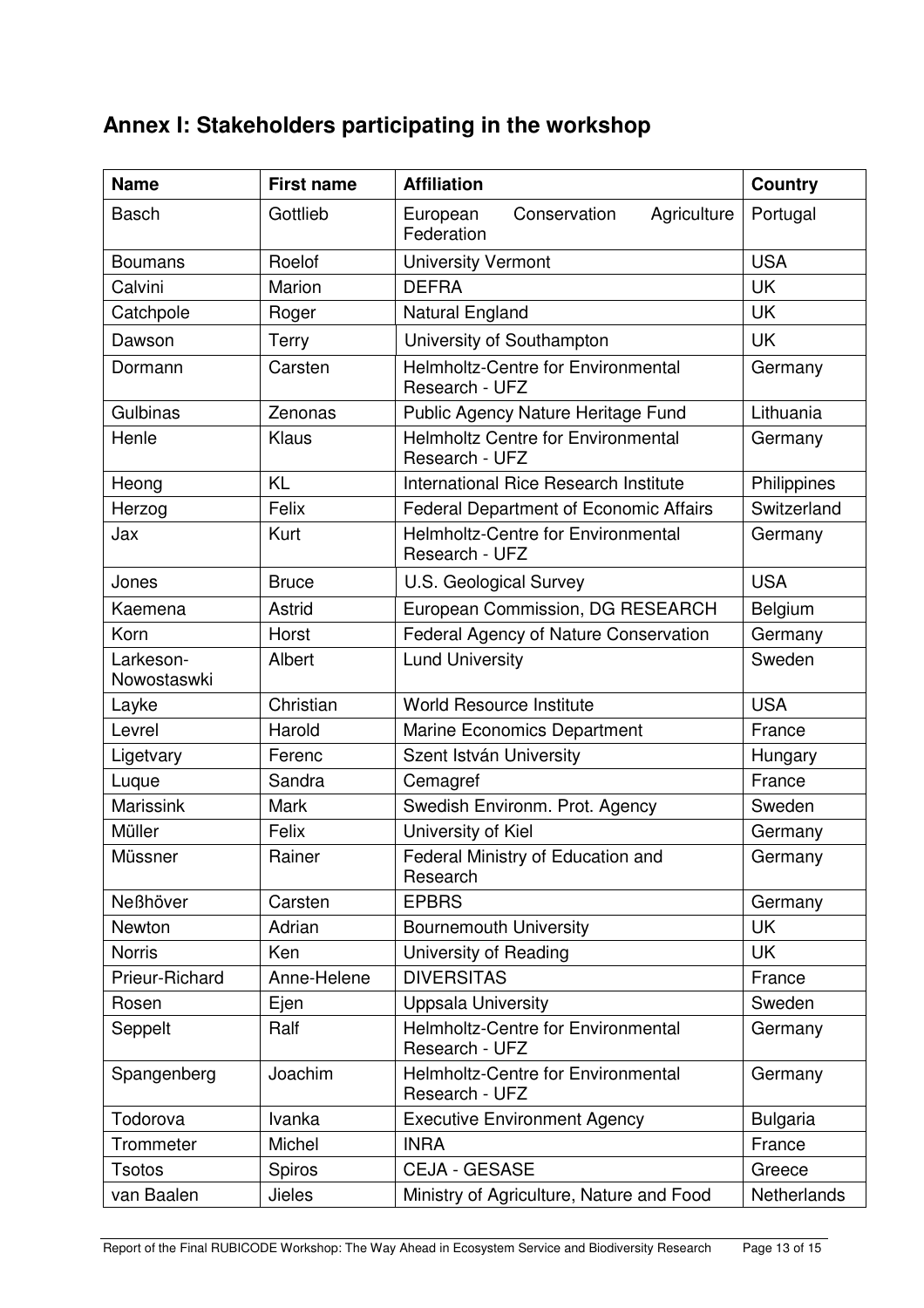|              |             | Quality                        |                    |
|--------------|-------------|--------------------------------|--------------------|
| van Wensem   | Joke        | <b>TCB</b>                     | <b>Netherlands</b> |
| Verghelet    | Mircea      | <b>Romanian Forest Service</b> | Romania            |
| <b>Watts</b> | William     | <b>Environment Agency</b>      | UK                 |
| Wilke        | <b>Bern</b> | Swiss Re                       | Switzerland        |
| Zaunberger   | Karin       | European Commission, DG ENV    | Belgium            |